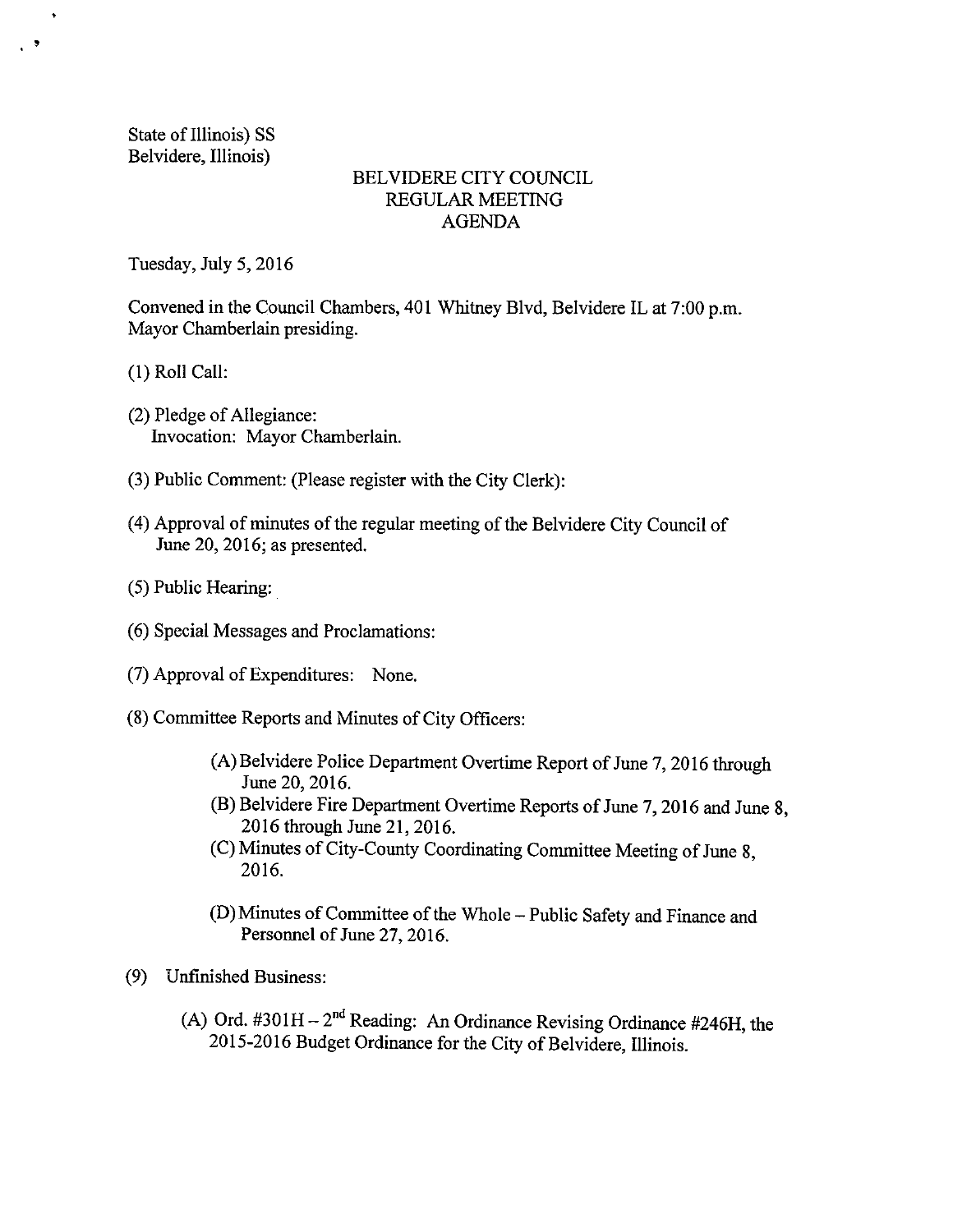10) New Business:

Motions forwarded from City-County Coordinating Committee of June 8, 2016. Motions— Co-Chairman Snow:

- (A)Motion to approve Rock River Environmental Solutions invoice #15758886 in the amount of \$4,609.39 with a 50/50 split between the County and the City.
- B) Motion to approve PDC Laboratories invoice #830790S in the amount of \$5,269.96 with a 50/50 split between the County and the City.
- (C) Motion to approve the study by Baxter & Woodman at a cost of \$9,950 with a 50/50 split between the County and the City.

Motions forwarded from Committee of the Whole—Public Safety and Finance and Personnel of June 27, 2016. Motions—Chairman Crawford:

- (A) Motion to approve Garry's Ultimate Flooring in the amount of \$2,429.22 for replacement of carpeting for Training Room at Station #1. This expense will be from line item 01-5-220-6010 Building Maintenance.
- 11) Adjournment: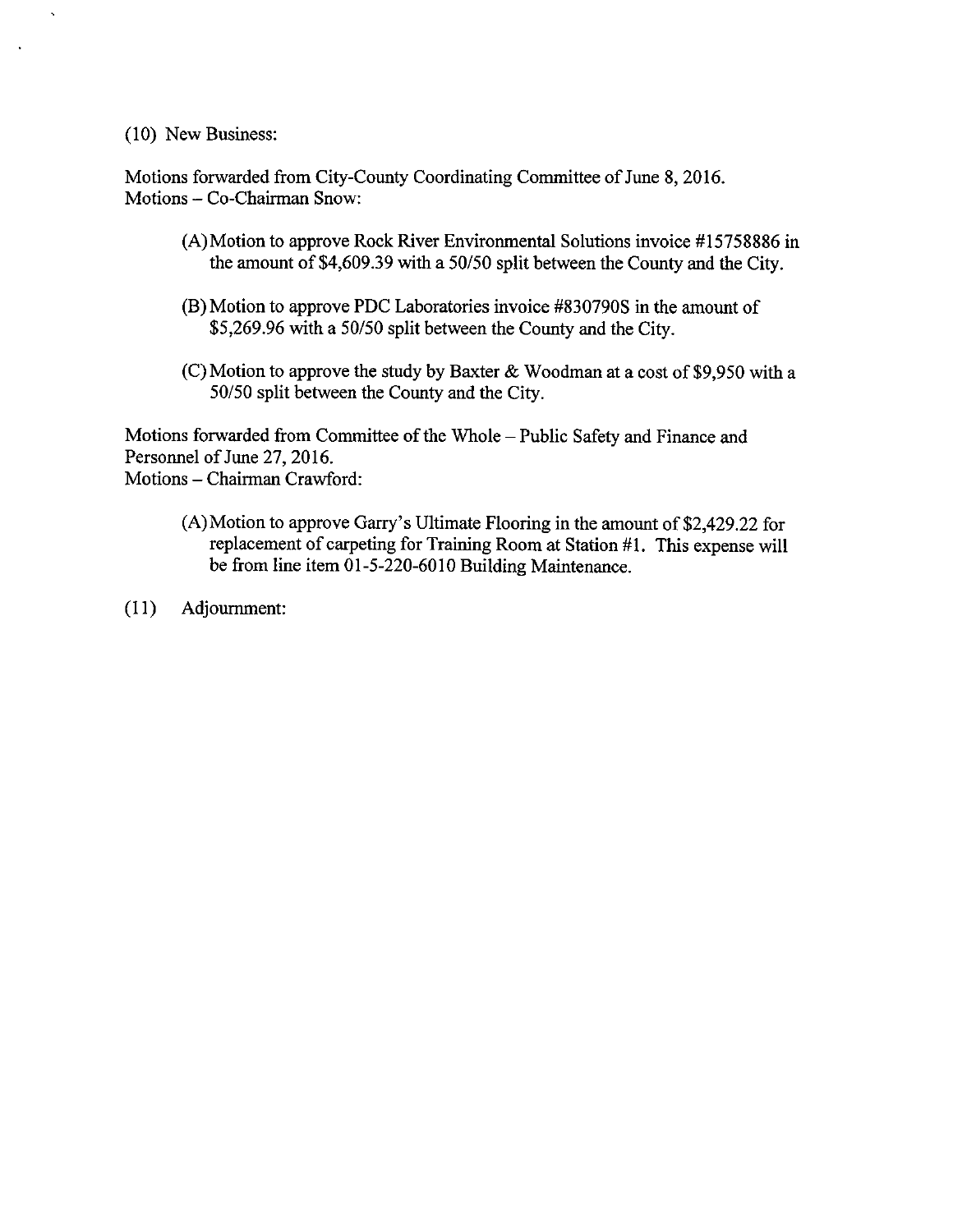State of Illinois SS Belvidere, Illinois

## Belvidere City Council Regular Session **Minutes**

Date: June 20, 2016

Convened in the Belvidere City Council Chambers, 401 Whitney Blvd, Belvidere Illinois at 7 p.m.

Mayor Chamberlain presiding:

1) Roll Call: Present: D. Arevalo, R. Brooks, J. Sanders, W. Frank, C. Morris, T. Ratcliffe, M. Sanderson, D. Snow and C. Stevens. Absent: G. Crawford.

Other staff members in attendance: Budget and Finance Director Becky Tobin, Building Director Lesa Morelock, Street/Water/Sewer Supt. Danny Anderson, City Treasurer Brereton, Fire Chief Hyser, Police Chief Noble, City Attorney Drella and City Clerk Arco.

- (2) Pledge of Allegiance: Invocation: Mayor Chamberlain:
- 3) Public Comment:
- 4) Approval of Minutes:
	- A)Approval of minutes of the regular meeting of the Belvidere City Council of June 6, 2016; as presented.

Motion by Ald. Snow,  $2^{nd}$  by Ald. Sanders to approve the minutes of the regular meeting of the Belvidere City Council of June 6, 2016. Roll Call Vote: 9/0 in favor. Ayes: Arevalo, Brooks, Sanders, Frank, Morris, Ratcliffe, Sanderson, Snow and Stevens. Nays: None. Motion carried.

- 5) Public Hearing: None.
- 6) Special Messages and Proclamations:

A) Mayor Chamberlain reported they are finalizing dates for Belvidere to have visitors from Sweden.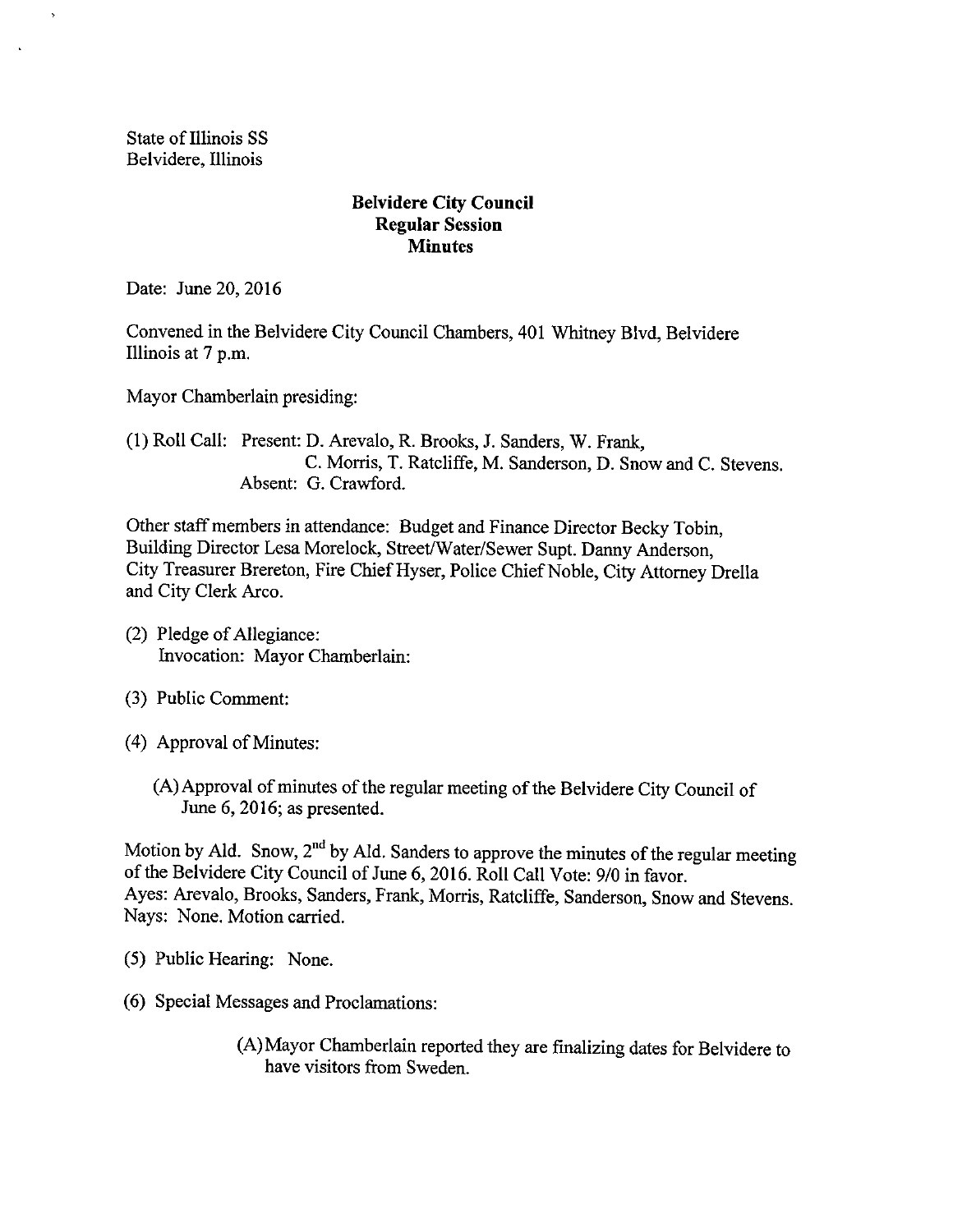B) Mayor Chamberlain read a Certificate in Recognition of Iona" Scoop" Narestead Celebrating 100 years of life.

C) Heritage Days Festivities—this weekend - need volunteers.

7) Approval ofExpenditures: General & Special Fund Expenditures: \$2,706,621. 66 Water & Sewer Fund Expenditures: \$ 559,574.48

Motion by Ald. Snow, 2<sup>nd</sup> by Ald. Ratcliffe to approve the General & Special Fund Expenditures in the amount of \$2,706,621.66. Roll Call Vote: 9/0 in favor. Ayes: Brooks, Sanders, Frank, Morris, Ratcliffe, Sanderson, Snow, Stevens and Arevalo. Nays: None. Motion carried.

Motion by Ald. Sanderson,  $2^{\text{nd}}$  by Ald. Brooks to approve the Water & Sewer Fund Expenditures in the amount of \$559, 574.48. Roll Call Vote: 9/0 in favor. Ayes: Sanders, Frank, Morris, Ratcliffe, Sanderson, Snow, Stevens, Arevalo and Brooks. Nays: None. Motion carried.

- 8) Committee Reports& Minutes of City Officers:
	- A) Belvidere Police Department Overtime Report of May 24, 2016 through June 6, 2016.
	- B) Belvidere Fire Department Overtime Report of May 18, 2016 and May 25, 2016 through June 7, 2016.
	- C) Building Department Revenue Report for May 2016.
	- D) Minutes of City-County Coordinating Committee of May 11, 2016.
	- (E) Monthly Treasurer's Report for May 2016.
	- F) Monthly General Fund Report for May 2016.
	- G) Monthly Water/Sewer Fund Report for May 2016.

Let the record show these reports and minutes were read and placed on filed.

(H) Minutes of Committee of the Whole – Building, Planning and Zoning and Public Works of June 13, 2016.

Motion by Ald. Brooks,  $2<sup>nd</sup>$  by Ald. Frank to approve the minutes of Committee of the Whole—Building, Planning and Zoning and Public Works of June 13, 2016. Roll Call Vote: 9/0 in favor. Ayes: Frank, Morris, Ratcliffe, Sanderson, Snow, Stevens, Arevalo, Brooks and Sanders. Nays: None. Motion carried.

9) Unfinished Business: None.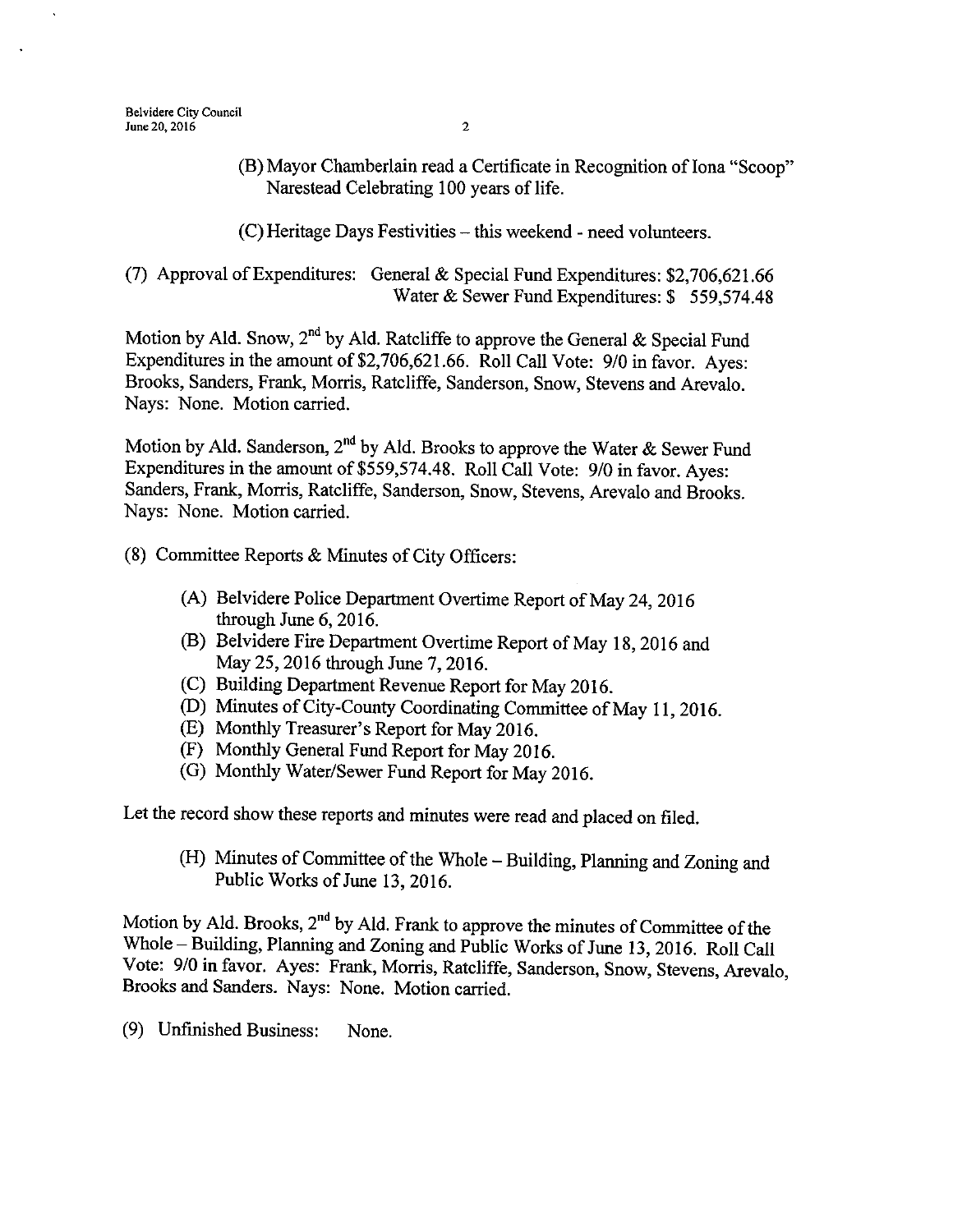10) New Business:

(A) Ord.  $\text{\#301H} - 1^{\text{st}}$  Reading: An Ordinance Revising Ord.  $\text{\#246H}$ , the 2015-2016 Budget Ordinance for the City of Belvidere, Illinois.

Let the record show Ord. #301H was placed on file for first reading.

(B) Res. #2043-2016: A Resolution Pertaining to Prevailing Rates.

Motion by Ald. Morris, 2<sup>nd</sup> by Ald. Arevalo to adopt Res. #2043-2016: A Resolution Pertaining to Prevailing Rates. Roll Call Vote: 9/0 in favor. Ayes: Morris, Ratcliffe, Sanderson, Snow, Stevens, Arevalo, Brooks, Sanders and Frank. Nays: None. Motion carried.

Motions forwarded from City-County Coordinating Committee of May 11, 2016:

- (A) Motion to approve TRC invoice  $\#188678$  in the amount of \$4,371.55 and invoice  $\#190254$  in the amount of \$1,571.16 with a 50/50 split between the County and the City. Roll Call Vote: 9/0 in favor. Ayes: Ratcliffe, Sanderson, Snow, Stevens, Arevalo, Brooks, Sanders, Frank and Morris. Nays: None. Motion carried.
- (B) Motion to approve Rock River Environmental Solutions invoice #15668422 in the amount of  $$2,483.28$  with a 50/50 split between the County and the City. Roll Call Vote: 9/0 in favor. Ayes: Sanderson, Snow, Stevens, Arevalo, Brooks, Sanders, Frank, Morris and Ratcliffe. Nays: None. Motion carried.
- $(C)$  Motion to approve Wilson Electric Company invoice #66754 in the amount of \$550 with a 50/50 split between the County and the City. Roll Call Vote: 9/0 in favor. Ayes: Snow, Stevens, Arevalo, Brooks, Sanders, Frank, Morris, Ratcliffe and Sanderson. Nays: None. Motion carried.
- (D) Motion to approve C.E.S. invoice #4041 4/26 in the amount of \$725 with a 50/50 split between the County and the City. Roll Call Vote: 9/0 in favor. Ayes: Stevens, Arevalo, Brooks, Sanders, Frank, Morris, Ratcliffe, Sanderson and Snow. Nays: None. Motion carried.
- $(E)$  Motion to approve the City of Belvidere invoice in the amount of \$1,848 with a 50/50 split between the County and the City. Roll Call Vote: 9/0 in favor. Ayes: Arevalo, Brooks, Sanders, Frank, Morris, Ratcliffe, Sanderson, Snow and Stevens. Nays: None. Motion carried.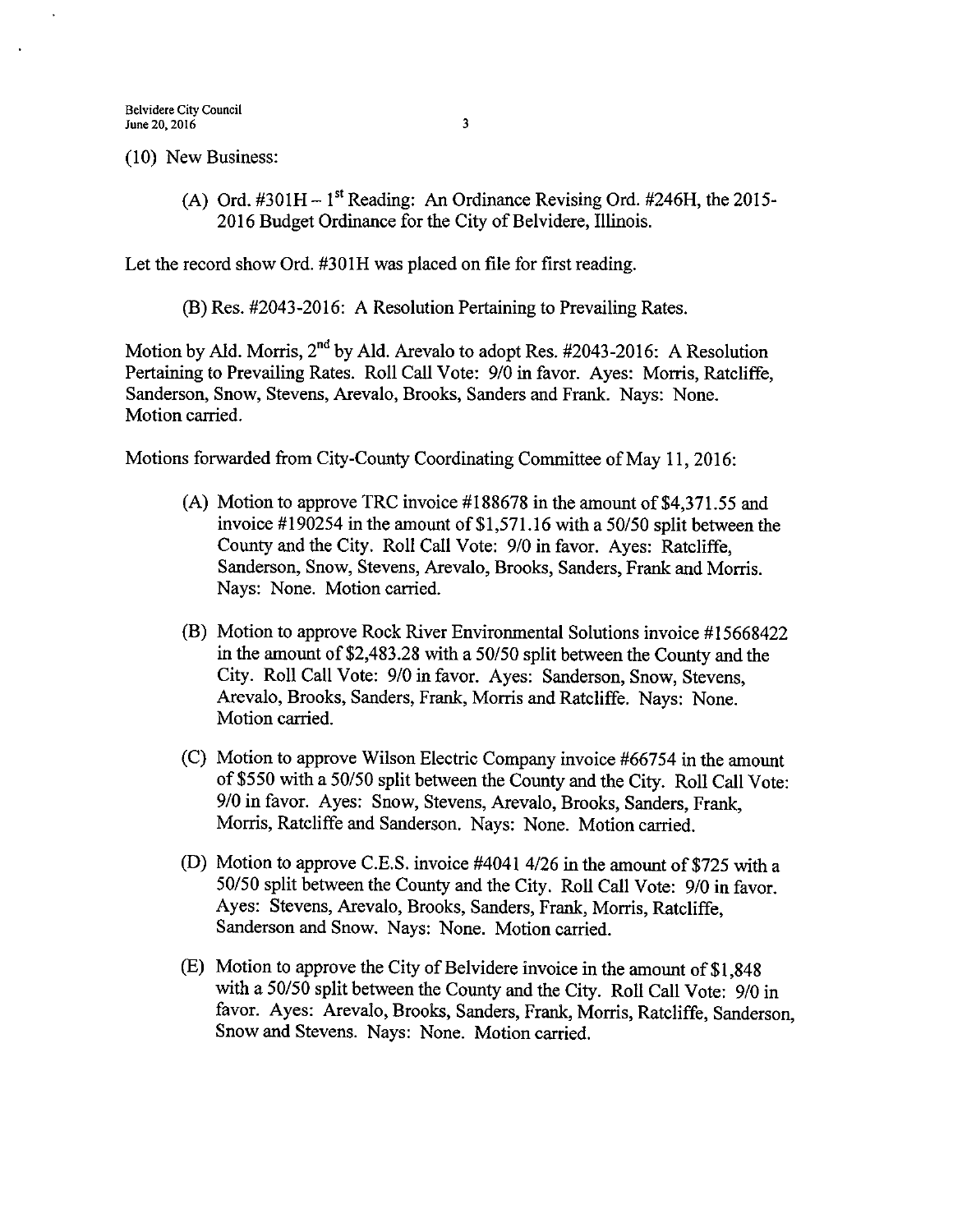Belvidere City Council June 20, 2016  $\frac{4}{3}$ 

Motions forwarded from Committee of the Whole— Building, Planning and Zoning and Public Works of June 13, 2016.

- (A) Motion to approve the proposal from Baxter  $\&$  Woodman to complete the design engineering for the thickening centrifuges at a cost not-to-exceed 67, 500. This work will be paid for from the Sewer Depreciation Fund. Roll Call Vote: 9/0 in favor. Ayes: Brooks, Sanders, Frank, Morris, Ratcliffe, Sanderson, Snow, Stevens and Arevalo. Nays: None. Motion carried.
- B) Motion to approve the proposal from Arc Design Resources, in an amount not-to-exceed \$14,900 to complete the Logan Avenue Corridor Alternatives Assessment. This work will be paid for from the Public Benefit Fund. Roll Call Vote: 9/0 in favor. Ayes: Sanders, Frank, Morris, Ratcliffe, Sanderson, Snow, Stevens, Arevalo and Brooks. Nays: None. Motion carried.
- C) Motion to approve the low bid from Rock Road Companies in the amount of \$286,842.55 for the 2016 MFT Street Overlay Program, subject to IDOT approval. This work will be paid for from MFT Funds. Roll Call Vote: 9/0 in favor. Ayes: Frank, Morris, Ratcliffe, Sanderson, Snow, Stevens, Arevalo, Brooks and Sanders. Nays: None. Motion carried.
- D) Motion to approve the low bid from Rock Road Companies in the amount of 279,359.98 for the State Street Pavement Rehabilitation Project. This work will be paid for from the Capital Fund. Roll Call Vote: 9/0 in favor. Ayes: Morris, Ratcliffe, Sanderson, Snow, Stevens, Arevalo, Brooks, Sanders and Frank. Nays: None. Motion carried.
- E) Motion to approve the purchase of <sup>a</sup> 2017 International 7400 tandem axle dump truck with 15' dump body, snow plow, front-mounted wing plow and salt spreader from Rush Truck Centers for a total cost of \$164,324 in accordance with Illinois State Bid Contract # PSD4016932. Roll Call Vote: 9/0 in favor. Ayes: Ratcliffe, Sanderson, Snow, Stevens, Arevalo, Brooks, Sanders, Frank and Morris. Nays: None. Motion carried.
- (F) Motion to approve the block party request for  $17049<sup>th</sup>$  Avenue on July 16, 2016 from 10 a.m. until 6 p.m. Roll Call Vote: 9/0 in favor. Ayes: Sanderson, Snow, Stevens, Arevalo, Brooks, Sanders, Frank, Morris and Ratcliffe. Nays: None. Motion carried.
- 11) Adjournment:

Motion by Ald. Arevalo,  $2<sup>nd</sup>$  by Ald. Ratcliffe to adjourn the meeting at 7:23 p.m. Aye voice vote carried. Motion carried.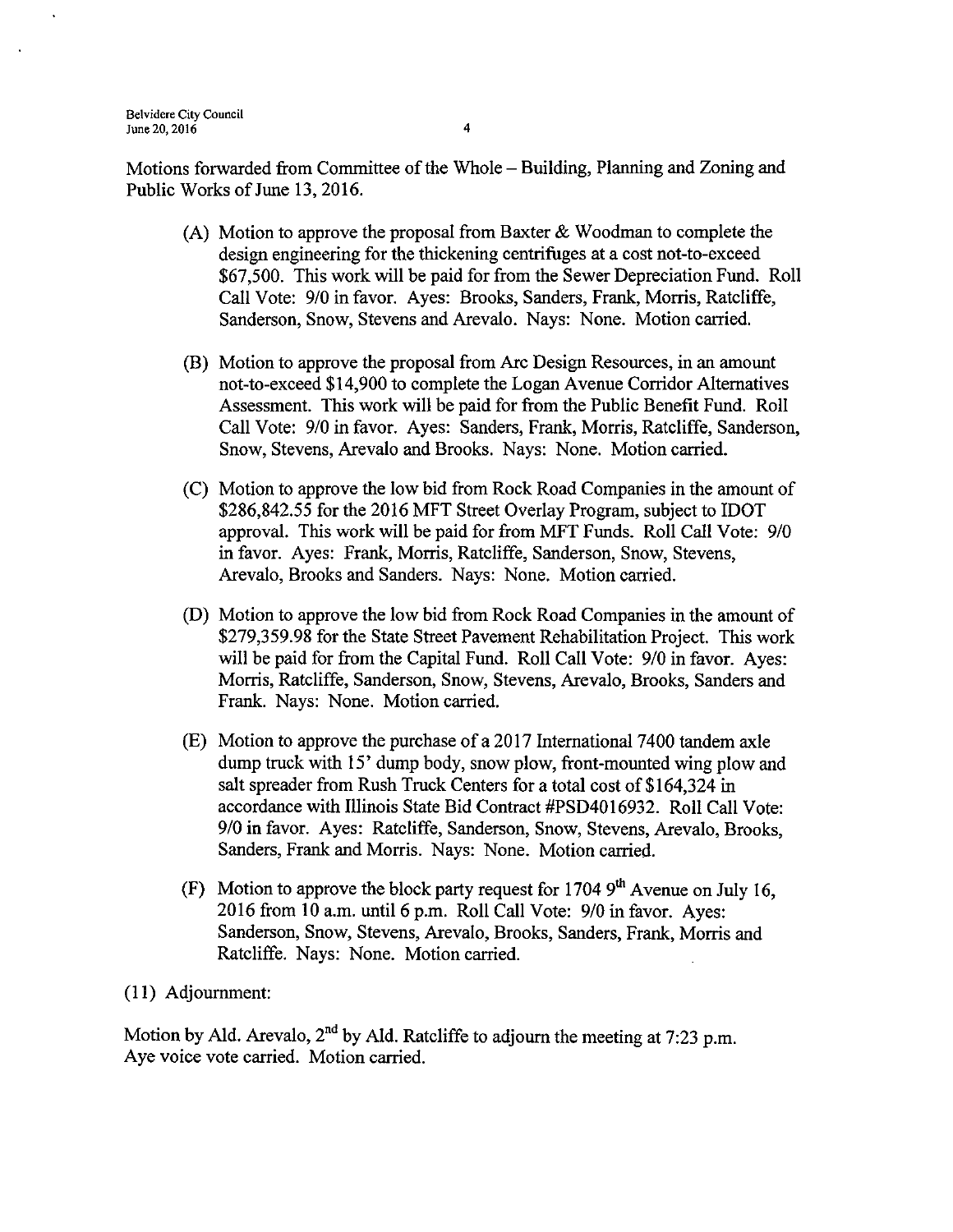#### CITY-COUNTY COORDINATING COMMITTEE **MINUTES** June 8, 2016 at 6:30 p.m. County Board Room, 1212 Logan Avenue

#### CALL TO ORDER

The meeting of the City-County Coordinating Committee was called to order at 6:30 p.m. by Co-Chairman Cory Lind.

Chairman Lind called for <sup>a</sup> moment of silence for Craig Schultz.



A motion was made by Bard Stark to approve the minutes of the May 1132016 committee meeting as presented. Motion seconded by Dan Snow. Motion passed (8-0).

#### APPROVAL OF AGENDA

Ken Terrinoni added Public Safety Phone System<sub>6.6</sub>3 to the agenda. A motion was made by Dan Snow to approve the agenda as amended. Motion seconded by Daniel Arevalo Motion passed (8-0).

s

#### PUBLIC COMMENT

#### PUBLIC COMMENT

One of the Aldermen spoke regarding the work needed onE. Menomonie which is an extension of the parking lot work done at the Public Safety building. The city is requesting the County to split the cost of this project in the amount of \$11,609 using Public Safety Safes Tax Fund dollars. Mr. Terrinoni said this request should be moved to the Finance Committee.

Cathy Ward thanked the City for their resolution opposing the railroad being proposed in the County.

#### CANDLEWICK LAKE ASSOCIATION

The guest speaker was not able to attend the meeting and this will be rescheduled. Mr. Terrinoni spoke on the topic of the lots in Candlewick that have been abandoned. The County is a trustee for these but by statute has no obligation financially. Diseassion was held.

### E-911 REPORT - PUBLIC SAFETY BUILDING

i B

#### 911 REPORT

Lt. Gay reviewed the 911 report with the committee. He discussed the ten ( 10) County project. Lt. Gay said the State's Attorney is reviewing the contract and then it will be ready to sign. Mr. Terrinoni said he commended the group for negotiating <sup>a</sup> good price on this project. Cathy Ward asked about the overtime costs. Lt. Gay discussed this and said he most likely will be over budget for the overtime expense. Discussion was held.

#### FY 2016 FINANCIAL REPORT

There was no report submitted.

#### PUBLIC SAFETY BUILDING PHONE SYSTEM

Mr. Terrinoni said the phone system being used in the Public Safety Building was purchased in 2008 as <sup>a</sup> result of <sup>a</sup> bid process. Lt. Gay discussed the problems with the phone system and stated the current system no longer has parts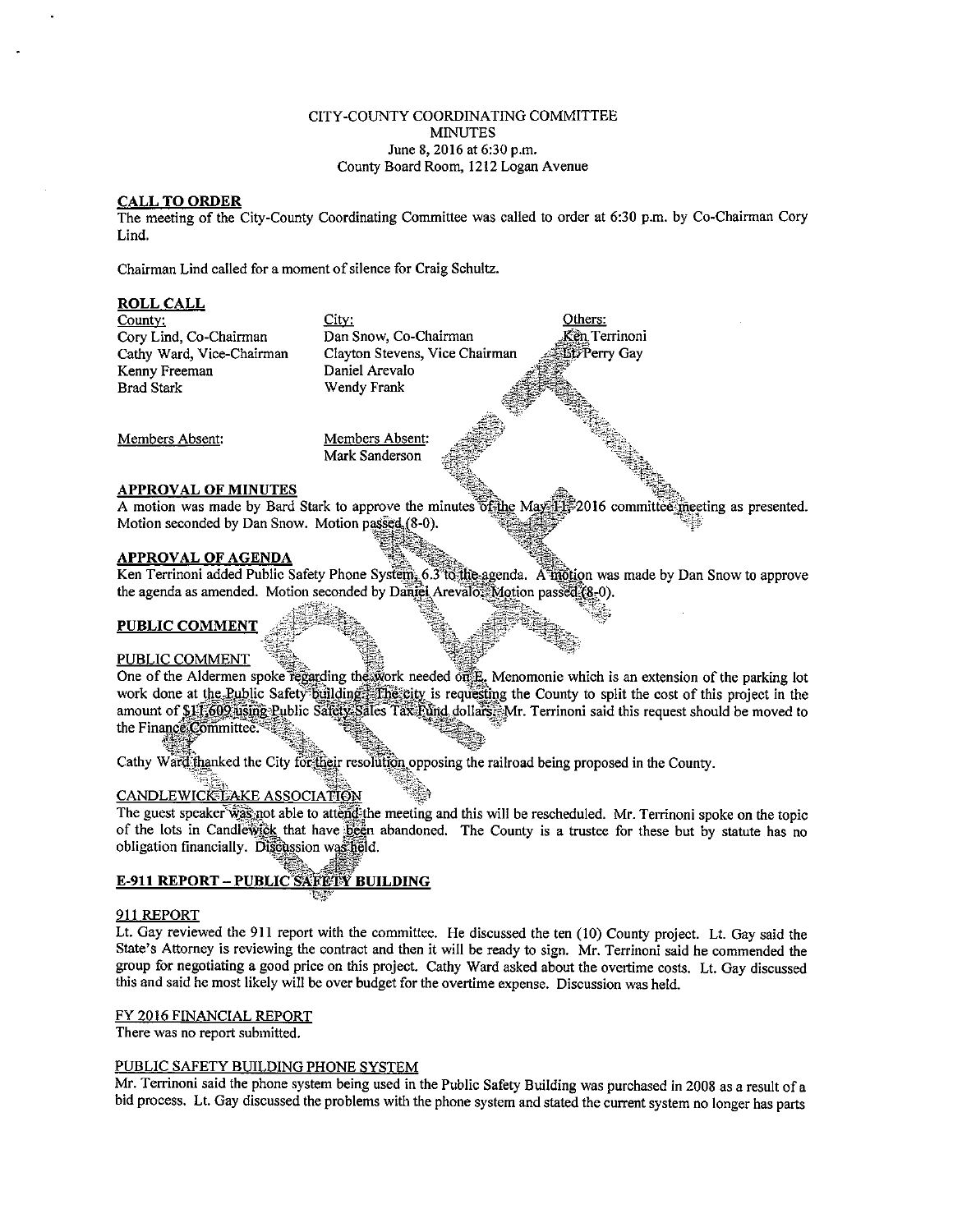City- County Coordinating Committee Minutes June 8, 2016 Page Two

available and no longer manufactured because the model went out in 2008 when it was purchased. The phone system is critical and could go out at any time. Currently we have a digital phone system that needs to be upgraded to an IP based system. Lt. Gay said there is a band aid that can be used for \$13,000 and should be done immediately. Discussion was held. The approximate cost to change the phone system to IP would be \$86,000. Lt. Gay would like to buy time on the replacement to be able to go out for bid. Mr. Terrinoni said the NINGA upgrade will factor into the phone system upgrade needs. Mr. Terrinoni is not sure putting \$13,000 into the current system for a tentative fix knowing that the system will require a complete replacement is the right direction to take and feels this needs to researched further. Discussion was held. Lt. Gay said this situation is critical. Mr. Terrinoni discussed the cost share with the City. The committee was in consensus to have this move to the full board. Ifiber was discussed. Lt. Gay said there are 400 numbers. There are 202 telephones that need to be replaced. There are a total of282 telephones. 80 are digital phones.  $\hat{\mathbf{x}}$ 

#### **GIS**

FY 2016 FINANCIAL REPORT There was no financial report discussed.

#### **LANDFILL**

#### APPROVAL OF INVOICE: ROCK RIVER ENVIRONMENTAL SOLUTIONS

A motion was made by Clayton Stevens to approve Rock RiverEnvironmental Solutions Invoice#15758886 in the amount of \$4,609.39 with a 50/50 split between the County and the City. Motion seconded by Brad Stark. Motion passed  $(8-0)$ .

te er

#### APPROVAL OF INVOICE: PDC LABORATORIES, INC.

A motion was made by Clayton Stevens to approve PDC LABORATORIES. Thyoice #830790S in the amount of \$5,269.96 with a 50/50 split between the County and the City Motion seconded by Dan Snow. Motion passed  $(8-0)$ .

#### SCOPE OF WORK BAXTER & WOODMAN, LEACHATE DEPOSITS BELVIDERE WASTEWATER PLANT

Mr. Terrinoni said if the City wastewater treatment plant could handle the leachate from the landfill it would save the City/County hauling and disposaltosts. Unfortunately this requires studies to be done. The Baxter & Woodman proposal addresses this issue. This would mean spending dollars upfront to potentially save dollars down the road. Belvidere would require studies done to see if their wastewater plant in order to accept this type of waste. The study by Baxter Woodman would cost \$10,000 fo potentially save \$18,000 per year. Discussion was held. Trucking fees would be additional. Discussion continued. This is a two year study.

A motion was made by Dan Snow to approve the study by Baxter & Woodman at a cost of \$9,950 with a 50/50 split between the County and the City. Motion seconded by Cathy Ward. Motion passed (8-0).

### ê ILLINOIS EPA COMMUNICATIO

There was no discussion held:

FY 2016 FINANCIAL REPORT There was no discussion held.

#### INFORMATIONAL ITEMS AND OTHER BUSINESS

# INVITATION TO OTHER GOVERNMENTS

Mr. Terrinoni will invite Candlewick to attend the next committee meeting.

FIXED ROUTE PUBLIC TRANSPORTATION BOONE COUNTY There was no discussion held.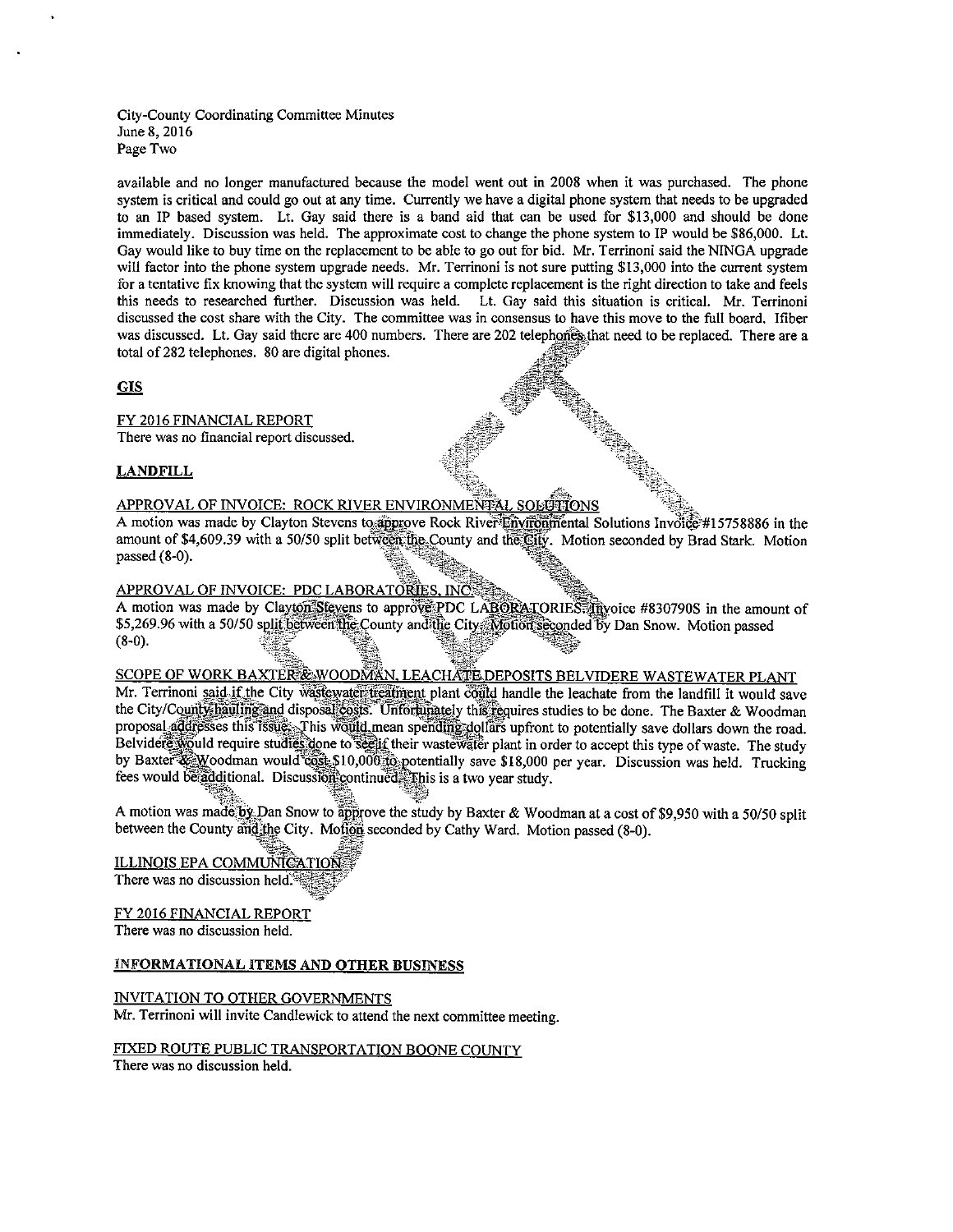City-County Coordinating Committee Minutes June 8, 2016 Page Three

**CORRESPONDENCE** Cathy Ward discussed Farm& Fleet moving to the old K-Mart building. They will not be moving to that location.

#### EXECUTIVE SESSION

There was no executive session held.

#### ADJOURNMENT

#### ADJOURN THE MEETING

A motion was made by Brad Stark to adjourn the meeting. Motion seconded by Clayton Stevens. Motion passed (9-0). Meeting adjourned at 7:08 p.m.

Recorded by,

Julaine Drake Office Manager

nfj r r fix, y<br>E It I e d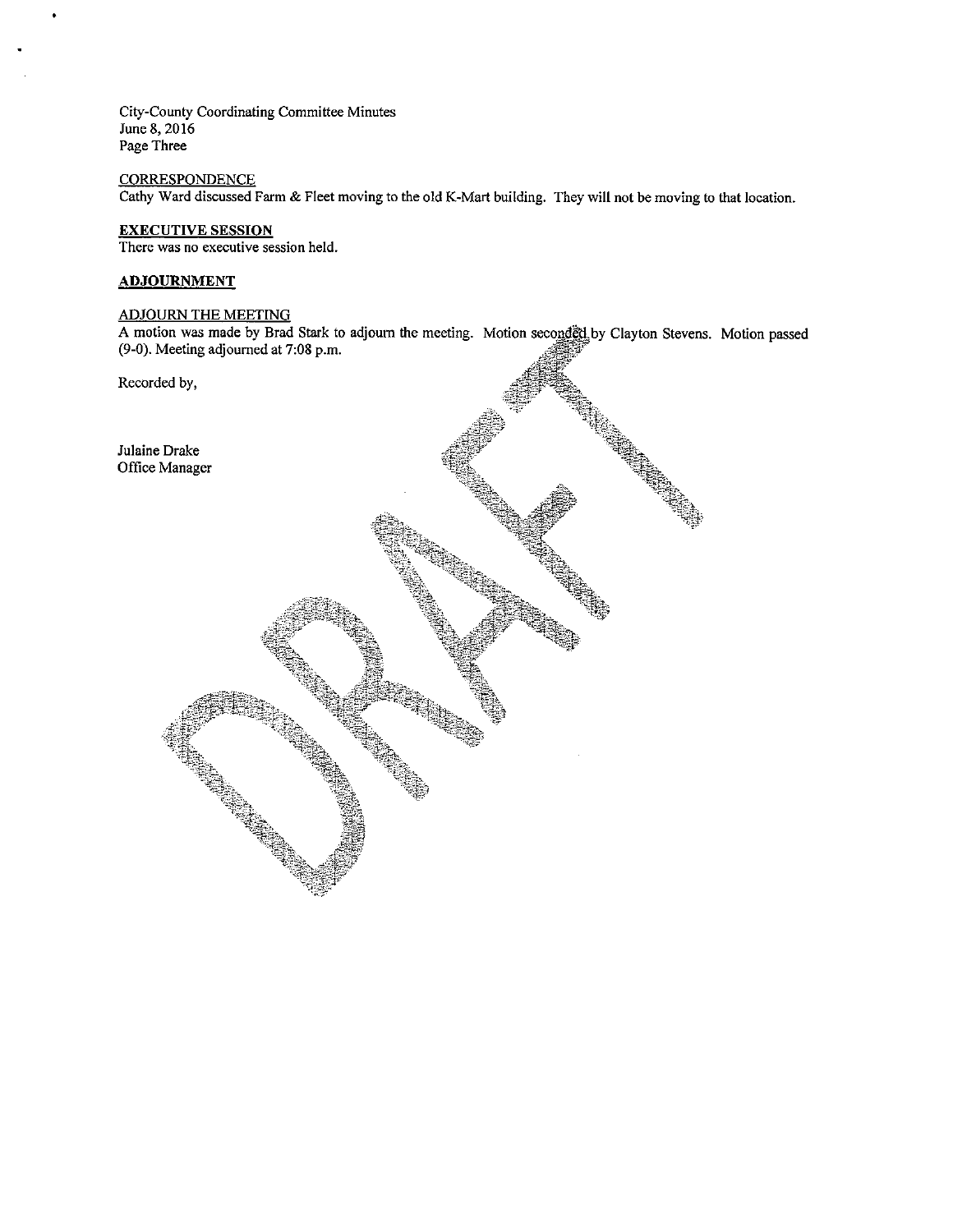Minutes Committee of the Whole Public Safety and Finance and Personnel<br>June 27, 2016 6:00 p.m. June 27, 2016

Call to Order - Mayor Chamberlain.

Aldermen Present: D. Arevalo, R. Brooks, G. Crawford, J. Sanders, W. Frank, C. Morris, T. Ratcliffe, M. Sanderson, D. Snow and C. Stevens .

Aldermen Absent: None.

Also in attendance: Public Works Director Brent Anderson, Treasurer Ric Brereton, Budget and Finance Manager Becky Tobin, Fire Chief Hyser, Deputy Chief Woody, City Attorney Drella and City Clerk Arco.

Public Comment: None.

Public Forum: None.

Reports of Officers, Boards and Special Committees :

Mayor Chamberlain reported:

- A) Successful Heritage Days.
- B) City Council will meet Tuesday, July 5, 2016.
- C) City tent for fair needs volunteers.
- 1. Public Safety, Unfinished Business: None.
- 2. Public Safety, New Business:
	- A) Fire Chief Hyser introduced <sup>C</sup> Shift :

Captain Greg Holmes (25 years), Firefighters: Chad Cunningham (14 years), Josh Oates (16 years), Dan Drall (13 years), Nic Thornton (9 years), Glenn Williams (almost 2 years), Travis Tangye (1 year).